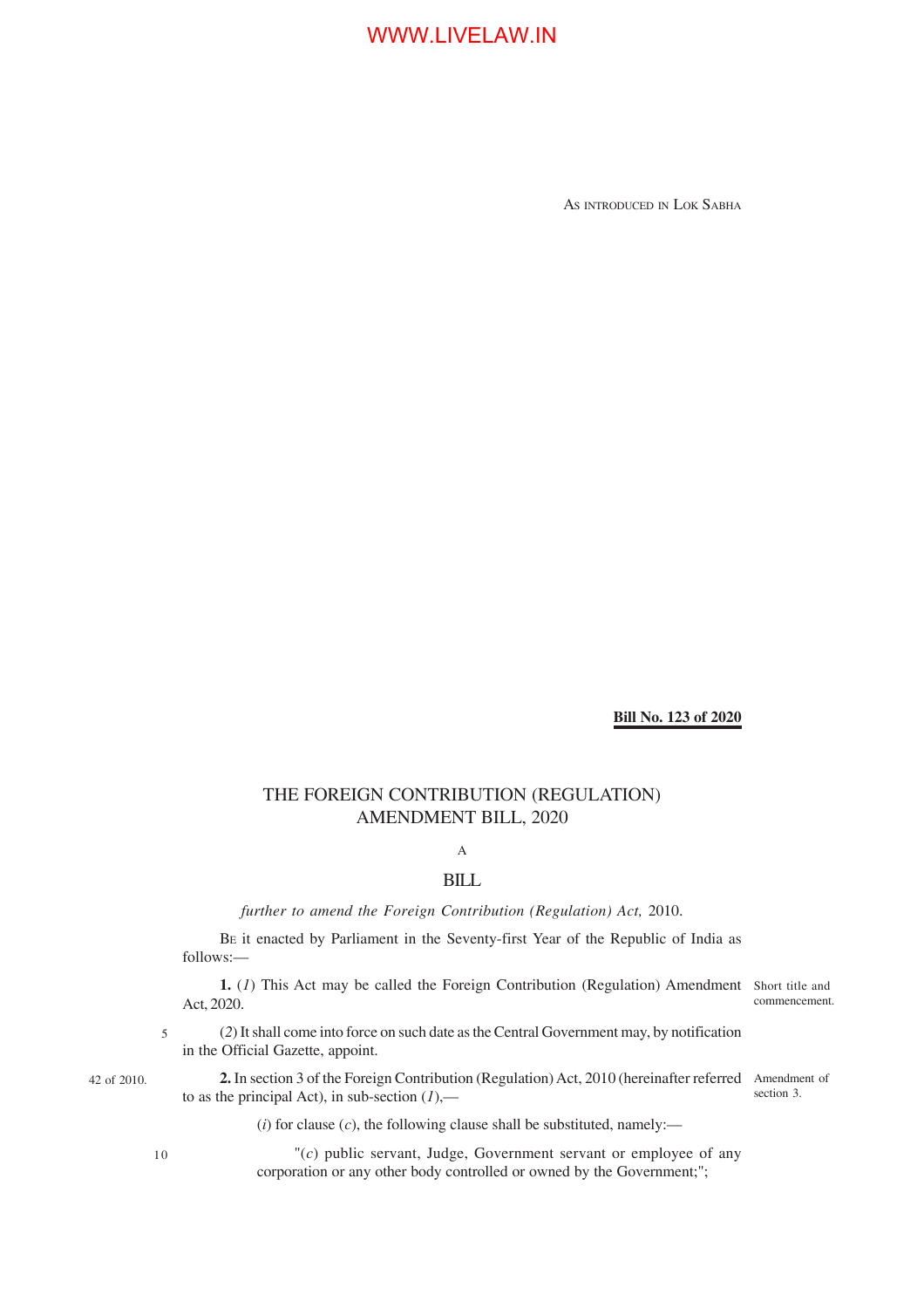2

|                                                                                                               | (ii) for the <i>Explanation</i> , the following <i>Explanations</i> shall be substituted,<br>namely:-                                                                                                                                                                                                                                                                                                                                                                                                                                                                                                                                                                                                      |    |             |
|---------------------------------------------------------------------------------------------------------------|------------------------------------------------------------------------------------------------------------------------------------------------------------------------------------------------------------------------------------------------------------------------------------------------------------------------------------------------------------------------------------------------------------------------------------------------------------------------------------------------------------------------------------------------------------------------------------------------------------------------------------------------------------------------------------------------------------|----|-------------|
|                                                                                                               | <i>Explanation</i> 1.—For the purpose of clause $(c)$ , "public servant" means a<br>public servant as defined in section 21 of the Indian Penal Code.                                                                                                                                                                                                                                                                                                                                                                                                                                                                                                                                                      |    | 45 of 1860. |
|                                                                                                               | <i>Explanation</i> 2.—In clause $(c)$ and section 6, the expression "corporation" 5<br>means a corporation owned or controlled by the Government and includes a<br>Government company as defined in clause $(45)$ of section 2 of the Companies<br>Act, 2013.'.                                                                                                                                                                                                                                                                                                                                                                                                                                            |    | 18 of 2013. |
| Substitution of<br>new section for<br>section 7.                                                              | 3. For section 7 of the principal Act, the following section shall be substituted, namely:—                                                                                                                                                                                                                                                                                                                                                                                                                                                                                                                                                                                                                |    |             |
| Prohibition to<br>transfer foreign<br>contribution to<br>other person.                                        | "7. No person who-                                                                                                                                                                                                                                                                                                                                                                                                                                                                                                                                                                                                                                                                                         | 10 |             |
|                                                                                                               | $(a)$ is registered and granted a certificate or has obtained prior permission<br>under this Act; and                                                                                                                                                                                                                                                                                                                                                                                                                                                                                                                                                                                                      |    |             |
|                                                                                                               | $(b)$ receives any foreign contribution,                                                                                                                                                                                                                                                                                                                                                                                                                                                                                                                                                                                                                                                                   |    |             |
|                                                                                                               | shall transfer such foreign contribution to any other person.".                                                                                                                                                                                                                                                                                                                                                                                                                                                                                                                                                                                                                                            |    |             |
| Amendment of<br>section 8.                                                                                    | <b>4.</b> In section 8 of the principal Act, in sub-section $(1)$ , for the words "fifty per cent.", at 15<br>both the places where they occur, the words "twenty per cent." shall be substituted.                                                                                                                                                                                                                                                                                                                                                                                                                                                                                                         |    |             |
| Amendment of<br>section 11.                                                                                   | 5. In section 11 of the principal Act, in sub-section (2), in the proviso, for the words<br>"Provided that if the person referred to in sub-sections $(1)$ and $(2)$ has been found guilty",<br>the following shall be substituted, namely:-                                                                                                                                                                                                                                                                                                                                                                                                                                                               |    |             |
|                                                                                                               | "Provided that the Central Government, on the basis of any information or report,<br>and after holding a summary inquiry, has reason to believe that a person who has been<br>granted prior permission has contravened any of the provisions of this Act, it may,<br>pending any further inquiry, direct that such person shall not utilise the unutilised<br>foreign contribution or receive the remaining portion of foreign contribution which<br>has not been received or, as the case may be, any additional foreign contribution, 25<br>without prior approval of the Central Government:                                                                                                            | 20 |             |
|                                                                                                               | Provided further that if the person referred to in sub-section $(1)$ or in this<br>sub-section has been found guilty.".                                                                                                                                                                                                                                                                                                                                                                                                                                                                                                                                                                                    |    |             |
| Amendment of<br>section 12.                                                                                   | <b>6.</b> In section 12 of the principal Act, after sub-section $(I)$ , the following sub-section<br>shall be inserted, namely:-                                                                                                                                                                                                                                                                                                                                                                                                                                                                                                                                                                           | 30 |             |
|                                                                                                               | "( $IA$ ) Every person who makes an application under sub-section ( $I$ ) shall be<br>required to open FCRA Account in the manner specified in section 17 and mention<br>details of such account in his application.".                                                                                                                                                                                                                                                                                                                                                                                                                                                                                     |    |             |
| Insertion of new<br>section 12A.                                                                              | 7. After section 12 of the principal Act, the following section shall be inserted, namely:—                                                                                                                                                                                                                                                                                                                                                                                                                                                                                                                                                                                                                |    |             |
| Power of<br>Central<br>Government to<br>require<br>Aadhaar<br>number, etc., as<br>identification<br>document. | "12A. Notwithstanding anything contained in this Act, the Central Government 35<br>may require that any person who seeks prior permission or prior approval under<br>section 11, or makes an application for grant of certificate under section 12, or, as the<br>case may be, for renewal of certificate under section 16, shall provide as identification<br>document, the Aadhaar number of all its office bearers or Directors or other key<br>functionaries, by whatever name called, issued under the Aadhaar (Targeted Delivery 40<br>of Financial and Other Subsidies, Benefits and Services) Act, 2016, or a copy of the<br>Passport or Overseas Citizen of India Card, in case of a foreigner.". |    | 18 of 2016. |
| Amendment of<br>section 13.                                                                                   | <b>8.</b> In section 13 of the principal Act, in sub-section $(I)$ , for the words "for such period<br>not exceeding one hundred and eighty days as may be specified", the words "for a period of<br>one hundred and eighty days, or such further period, not exceeding one hundred and eighty<br>days, as may be specified" shall be substituted.                                                                                                                                                                                                                                                                                                                                                         | 45 |             |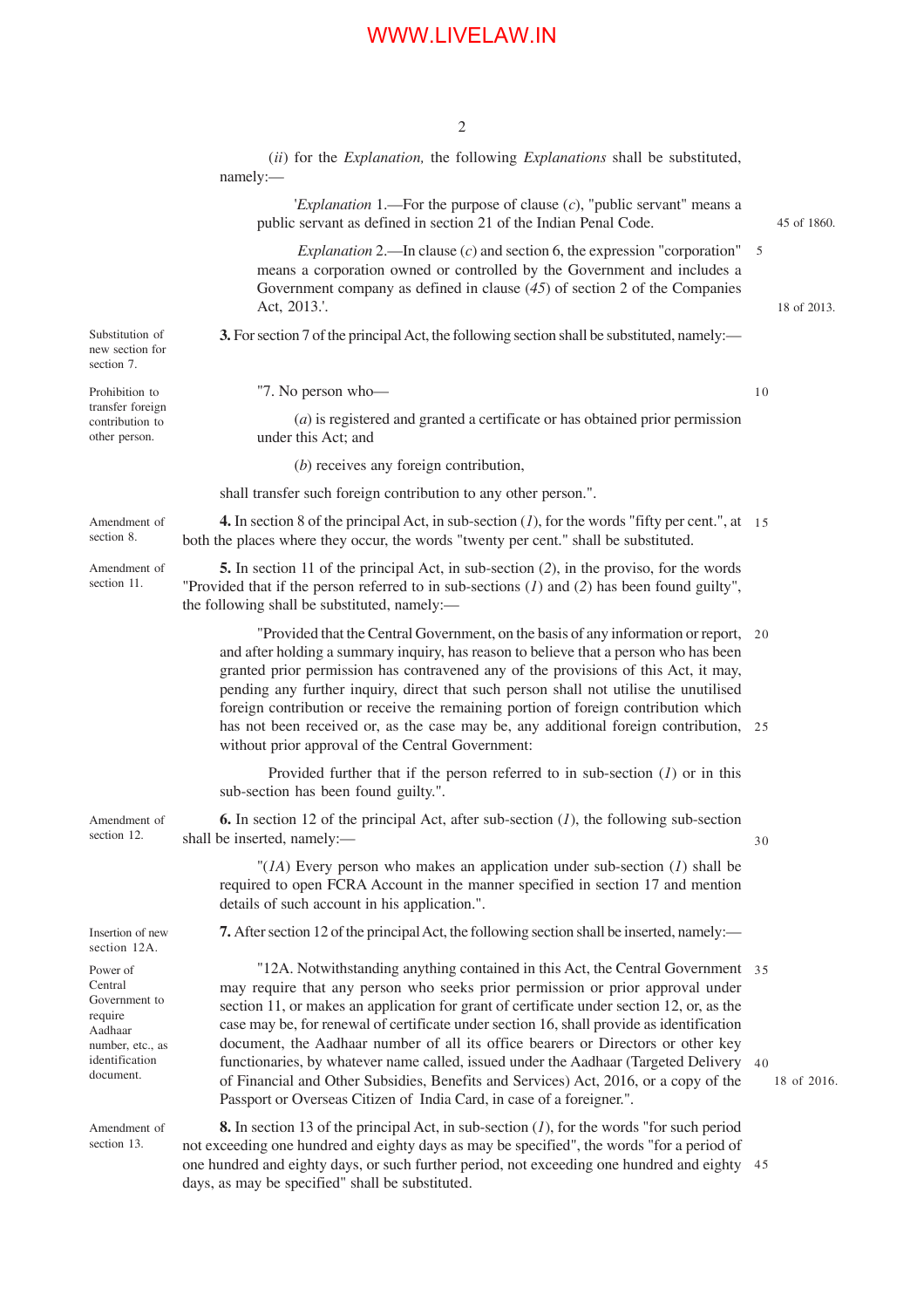3

**9.** After section 14 of the principal Act, the following section shall be inserted, namely:—

"14A. On a request being made in this behalf, the Central Government may permit any person to surrender the certificate granted under this Act, if, after making such inquiry as it deems fit, it is satisfied that such person has not contravened any of the provisions of this Act, and the management of foreign contribution and asset, if any, created out of such contribution has been vested in the authority as provided in sub-section (*1*) of section 15.".

**10.** In section 15 of the principal Act,—

section 15.

section 16.

10

5

(*i*) in the marginal heading, after the word "cancelled", the words "or surrendered" shall be inserted;

 $(iii)$  in sub-section  $(I)$ , after the word and figures "section 14", the words, figures and letter "or surrendered under section 14A" shall be inserted.

**11.** In section 16 of the principal Act, in sub-section (*1*), the following proviso shall be inserted, namely:— Amendment of

15

25

35

"Provided that the Central Government may, before renewing the certificate, make such inquiry, as it deems fit, to satisfy itself that such person has fulfilled all conditions specified in sub-section (*4*) of section 12.".

**12.** For section 17 of the principal Act, the following section shall be substituted, namely:—

- '17. (*1*) Every person who has been granted certificate or prior permission under section 12 shall receive foreign contribution only in an account designated as "FCRA Account" by the bank, which shall be opened by him for the purpose of remittances of foreign contribution in such branch of the State Bank of India at New Delhi, as the Central Government may, by notification, specify in this behalf: 20
	- Provided that such person may also open another FCRA Account in any of the scheduled bank of his choice for the purpose of keeping or utilising the foreign contribution which has been received from his FCRA Account in the specified branch of State Bank of India at New Delhi:
- Provided further that such person may also open one or more accounts in one or more scheduled banks of his choice to which he may transfer for utilising any foreign contribution received by him in his FCRA account in the specified branch of the State Bank of India at New Delhi or kept by him in another FCRA Account in a scheduled bank of his choice: 30

Provided also that no funds other than foreign contribution shall be received or deposited in any such account.

(*2*) The specified branch of the State Bank of India at New Delhi or the branch of the scheduled bank where the person referred to in sub-section (*1*) has opened his foreign contribution account or the authorised person in foreign exchange, shall report to such authority as may be specified,—

(*a*) the prescribed amount of foreign remittance; 40

(*b*) the source and manner in which the foreign remittance was received; and

(*c*) other particulars,

in such form and manner as may be prescribed.'.

Amendment of

Insertion of new section  $14A$ Surrender of certificate.

Substitution of new section for section 17.

Foreign contribution through scheduled bank.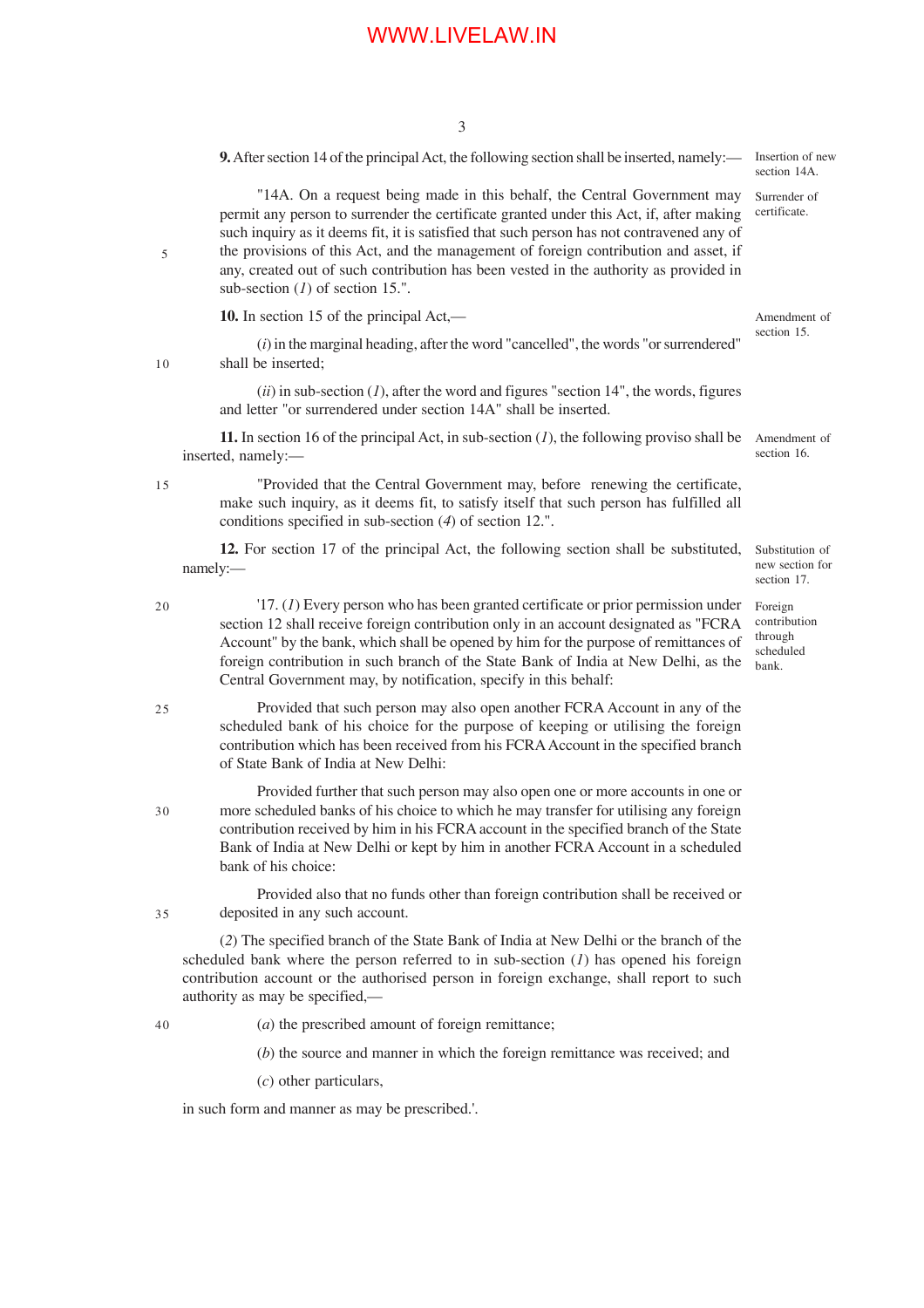#### STATEMENT OF OBJECTS AND REASONS

The Foreign Contribution (Regulation) Act, 2010 was enacted to regulate the acceptance and utilisation of foreign contribution or foreign hospitality by certain individuals or associations or companies and to prohibit acceptance and utilisation of foreign contribution or foreign hospitality for any activities detrimental to the national interest and for matters connected therewith or incidental thereto.

2. The said Act has come into force on the 1st day of May, 2011 and has been amended twice. The first amendment was made by section 236 of the Finance Act, 2016 and the second amendment was made by section 220 of the Finance Act, 2018.

3. The annual inflow of foreign contribution has almost doubled between the years 2010 and 2019, but many recipients of foreign contribution have not utilised the same for the purpose for which they were registered or granted prior permission under the said Act. Many of them were also found wanting in ensuring basic statutory compliances such as submission of annual returns and maintenance of proper accounts. This has led to a situation where the Central Government had to cancel certificates of registration of more than 19,000 recipient organisations, including non-Governmental organisations, during the period between 2011 and 2019. The criminal investigations also had to be initiated against dozens of such non-Governmental organisations which indulged in outright misappropriation or mis-utilisation of foreign contribution.

4. Therefore, there is a need to streamline the provisions of the said Act by strengthening the compliance mechanism, enhancing transparency and accountability in the receipt and utilisation of foreign contribution worth thousands of crores of rupees every year and facilitating genuine non-Governmental organisations or associations who are working for the welfare of the society.

5. The Foreign Contribution (Regulation) Amendment Bill, 2020, *inter alia,* seeks to provide for—

(*a*) amendment of clause (*c*) of sub-section (*1*) of section 3 to include "public servant" also within its ambit, to provide that no foreign contribution shall be accepted by any public servant;

 (*b*) amendment of section 7 to prohibit any transfer of foreign contribution to any association/person;

(*c*) amendment of sub-section (*1*) of section 8 to reduce the limit for defraying administrative expenses from existing "fifty per cent." to "twenty per cent.";

(*d*) insertion of a new section 12A empowering the Central Government to require Aadhaar number, etc., as identification document;

(*e*) insertion of a new section 14A enabling the Central Government to permit any person to surrender the certificate granted under the Act;

(*f*) amendment of section 17 to provide that every person who has been granted certificate or prior permission under section 12 shall receive foreign contribution only in an account designated as ''FCRA Account'' which shall be opened by him in such branch of the State Bank of India at New Delhi, as the Central Government may, by notification, specify and for other consequential matters relating thereto.

6. The Bill seeks to achieve the above objects.

NEW DELHI; AMIT SHAH. *The* 16*th September*, 2020.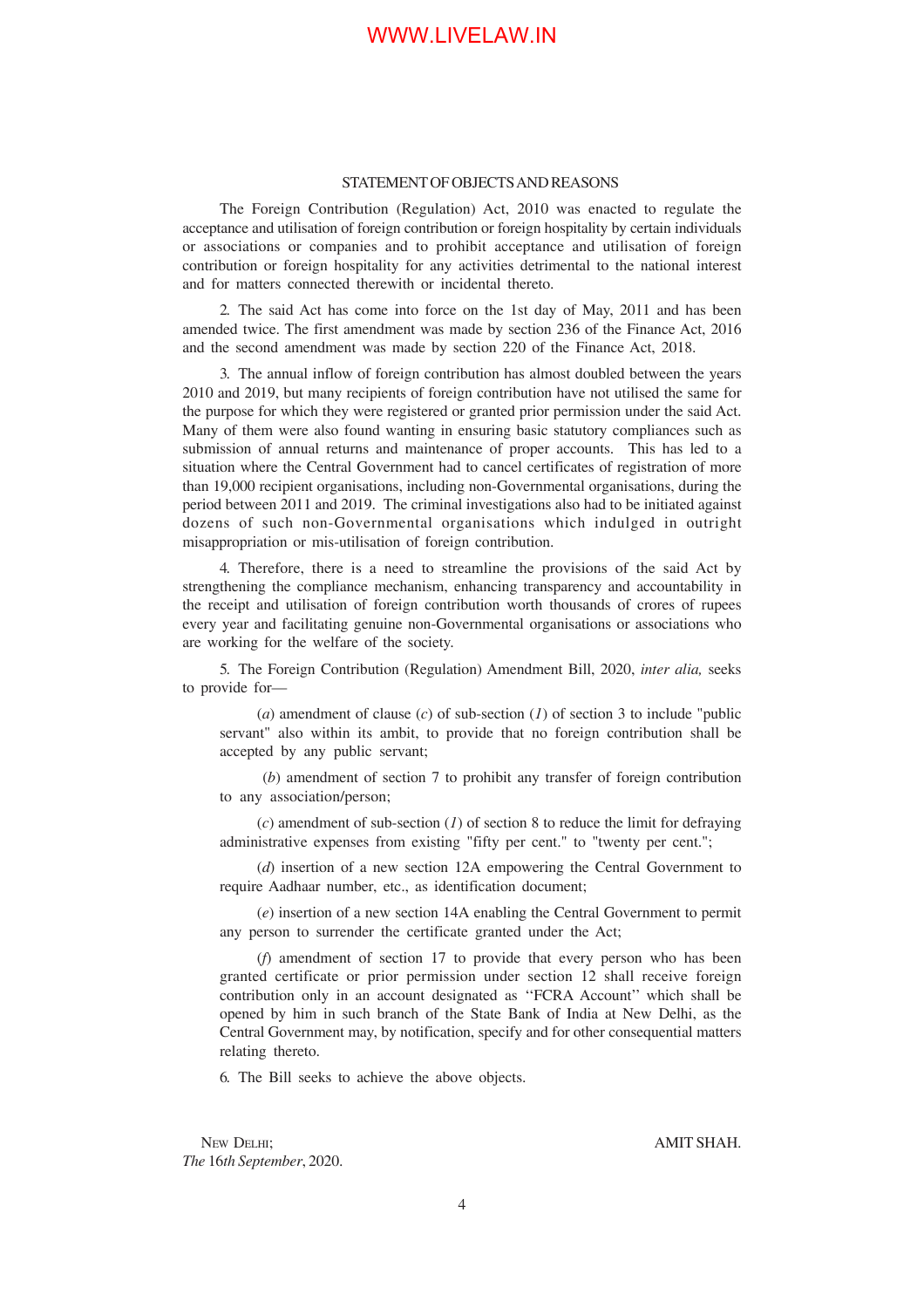### ANNEXURE

### EXTRACTS FROM THE FOREIGN CONTRIBUTION (REGULATION) ACT, 2010

#### (42 OF 2010)

 $*$  \*  $*$  \*  $*$  \*  $*$  \*

#### CHAPTER II

### REGULATION OF FOREIGN CONTRIBUTION AND FOREIGN HOSPITALITY

|                                                                                                                                                                                                                                                                                                       | 3. (1) No foreign contribution shall be accepted by any-                                                                                                               |                                                                                                                                                                                                                                  |   |   |        |                                 |  |  |
|-------------------------------------------------------------------------------------------------------------------------------------------------------------------------------------------------------------------------------------------------------------------------------------------------------|------------------------------------------------------------------------------------------------------------------------------------------------------------------------|----------------------------------------------------------------------------------------------------------------------------------------------------------------------------------------------------------------------------------|---|---|--------|---------------------------------|--|--|
|                                                                                                                                                                                                                                                                                                       | ∗                                                                                                                                                                      | $\ast$                                                                                                                                                                                                                           | * | * | $\ast$ | accept foreign<br>contribution. |  |  |
|                                                                                                                                                                                                                                                                                                       |                                                                                                                                                                        | $(c)$ Judge, Government servant or employee of any corporation or any other                                                                                                                                                      |   |   |        |                                 |  |  |
|                                                                                                                                                                                                                                                                                                       | body controlled or owned by the Government;                                                                                                                            |                                                                                                                                                                                                                                  |   |   |        |                                 |  |  |
|                                                                                                                                                                                                                                                                                                       | ∗                                                                                                                                                                      | *                                                                                                                                                                                                                                | * | ∗ | *      |                                 |  |  |
|                                                                                                                                                                                                                                                                                                       |                                                                                                                                                                        | Explanation.—In clause $(c)$ and section 6, the expression "corporation"<br>means a corporation owned or controlled by the Government and includes a<br>Government company as defined in section 617 of the Companies Act, 1956. |   |   |        |                                 |  |  |
|                                                                                                                                                                                                                                                                                                       | ∗                                                                                                                                                                      | $\ast$                                                                                                                                                                                                                           | * | ∗ | *      |                                 |  |  |
|                                                                                                                                                                                                                                                                                                       | 7. No person who-<br>$(a)$ is registered and granted a certificate or has obtained prior permission under<br>this Act; and<br>$(b)$ receives any foreign contribution, |                                                                                                                                                                                                                                  |   |   |        |                                 |  |  |
| shall transfer such foreign contribution to any other person unless such other person is also<br>registered and had been granted the certificate or obtained the prior permission under this<br>Act:                                                                                                  |                                                                                                                                                                        |                                                                                                                                                                                                                                  |   |   |        |                                 |  |  |
| Provided that such person may transfer, with the prior approval of the Central<br>Government, a part of such foreign contribution to any other person who has not been granted<br>a certificate or obtained permission under this Act in accordance with the rules made by the<br>Central Government. |                                                                                                                                                                        |                                                                                                                                                                                                                                  |   |   |        |                                 |  |  |
| under this Act and receives any foreign contribution,—                                                                                                                                                                                                                                                | Restriction to<br>utilise foreign                                                                                                                                      |                                                                                                                                                                                                                                  |   |   |        |                                 |  |  |
|                                                                                                                                                                                                                                                                                                       | (a) shall utilise such contribution for the purposes for which the contribution                                                                                        | contribution<br>for<br>administrative                                                                                                                                                                                            |   |   |        |                                 |  |  |

Provided that any foreign contribution or any income arising out of it shall not be used for speculative business:

purpose.

Provided further that the Central Government shall, by rules, specify the activities or business which shall be construed as speculative business for the purpose of this section;

(*b*) shall not defray as far as possible such sum, not exceeding fifty per cent. of such contribution, received in a financial year, to meet administrative expenses:

Provided that administrative expenses exceeding fifty per cent. of such contribution may be defrayed with prior approval of the Central Government.

 $*$  \*  $*$  \*  $*$  \*  $*$ 

1 of 1956.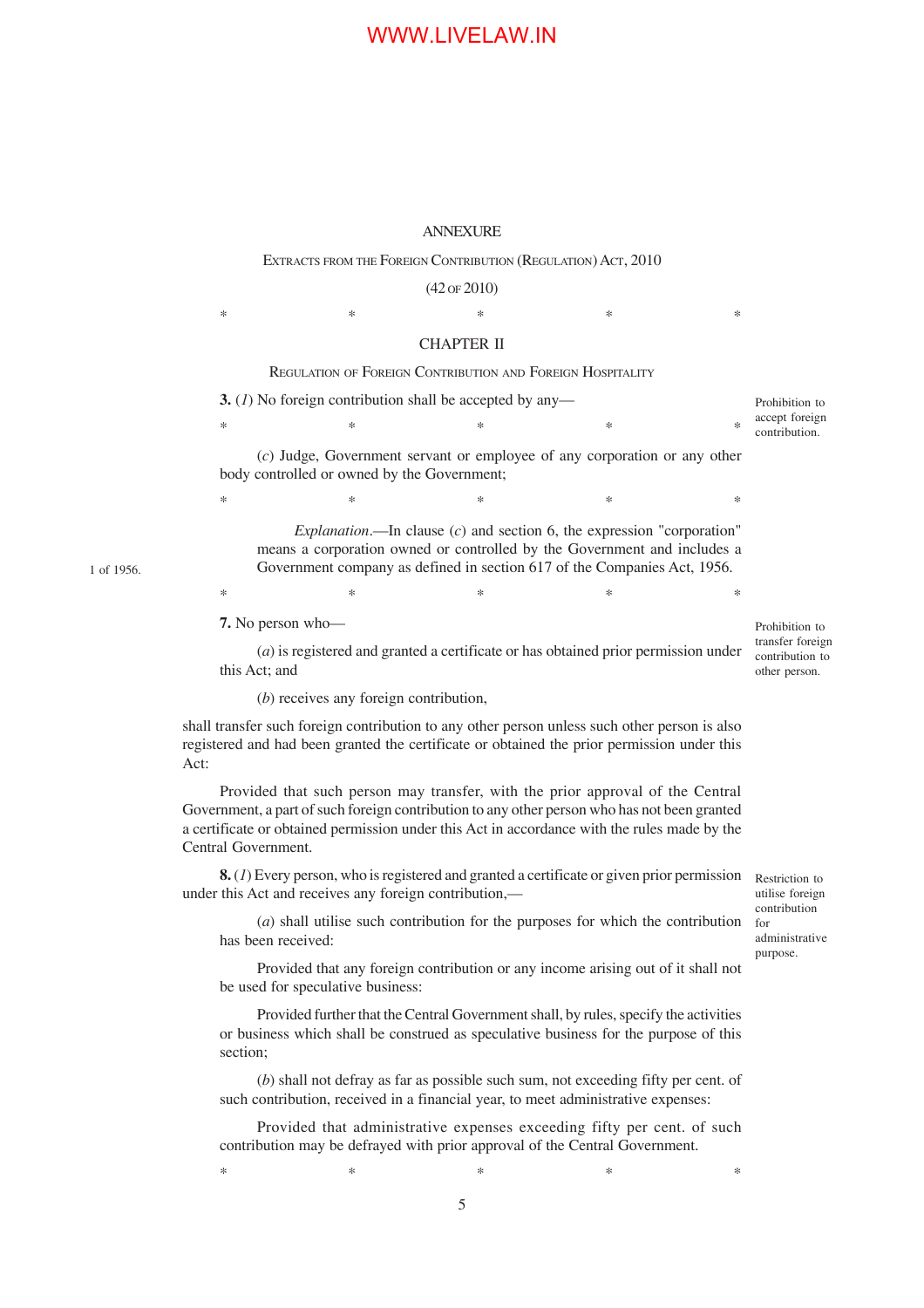### 6

### CHAPTER III

#### **REGISTRATION**

11.  $(I)$  \* (*2*) Every person referred to in sub-section (*1*) may, if it is not registered with the Central Government under that sub-section, accept any foreign contribution only after obtaining the prior permission of the Central Government and such prior permission shall be valid for the specific purpose for which it is obtained and from the specific source: Provided that if the person referred to in sub-sections (*1*) and (*2*) has been found guilty of violation of any of the provisions of this Act or the Foreign Contribution (Regulation) Act, 1976, the unutilised or unreceived amount of foreign contribution shall not be utilised 49 of 1976. or received, as the case may be, without the prior approval of the Central Government.  $*$  \*  $*$  \*  $*$  \*  $*$  \* **12.** (*1*) An application by a person, referred to in section 11 for grant of certificate or giving prior permission, shall be made to the Central Government in such form and manner and along with such fee, as may be prescribed.  $*$  \*  $*$  \*  $*$  \*  $*$  \* **13.** (*1*) Where the Central Government, for reasons to be recorded in writing, is satisfied that pending consideration of the question of cancelling the certificate on any of the grounds mentioned in sub-section (*1*) of section 14, it is necessary so to do, it may, by order in writing, 14 suspend the certificate for such period not exceeding one hundred and eighty days as may be specified in the order.  $*$  \*  $*$  \*  $*$  \*  $*$  \* **15.** (*1*) The foreign contribution and assets created out of the foreign contribution in the custody of every person whose certificate has been cancelled under section 14 shall vest in such authority as may be prescribed.  $*$  \*  $*$  \*  $*$  \*  $*$  \* **16.** (*1*) Every person who has been granted a certificate under section 12 shall have such certificate renewed within six months before the expiry of the period of the certificate.  $*$  \*  $*$  \*  $*$  \*  $*$  \* CHAPTER IV ACCOUNTS, INTIMATION, AUDIT AND DISPOSAL OF ASSETS, ETC. **17.** (*1*) Every person who has been granted a certificate or given prior permission under section 12 shall receive foreign contribution in a single account only through such one of the branches of a bank as he may specify in his application for grant of certificate: Provided that such person may open one or more accounts in one or more banks for utilising the foreign contribution received by him: Provided further that no funds other than foreign contribution shall be received or deposited in such account or accounts. (*2*) Every bank or authorised person in foreign exchange shall report to such authority as may be specified— (*a*) prescribed amount of foreign remittance; (*b*) the source and manner in which the foreign remittance was received; and (*c*) other particulars, in such form and manner as may be prescribed. Registration of certain persons with Central Government. Grant of certificate of registration. Suspension of certificate. Management of foreign contribution of person whose certificate has been cancelled. Renewal of certificate. Foreign contribution through scheduled bank.

 $*$  \*  $*$  \*  $*$  \*  $*$  \*